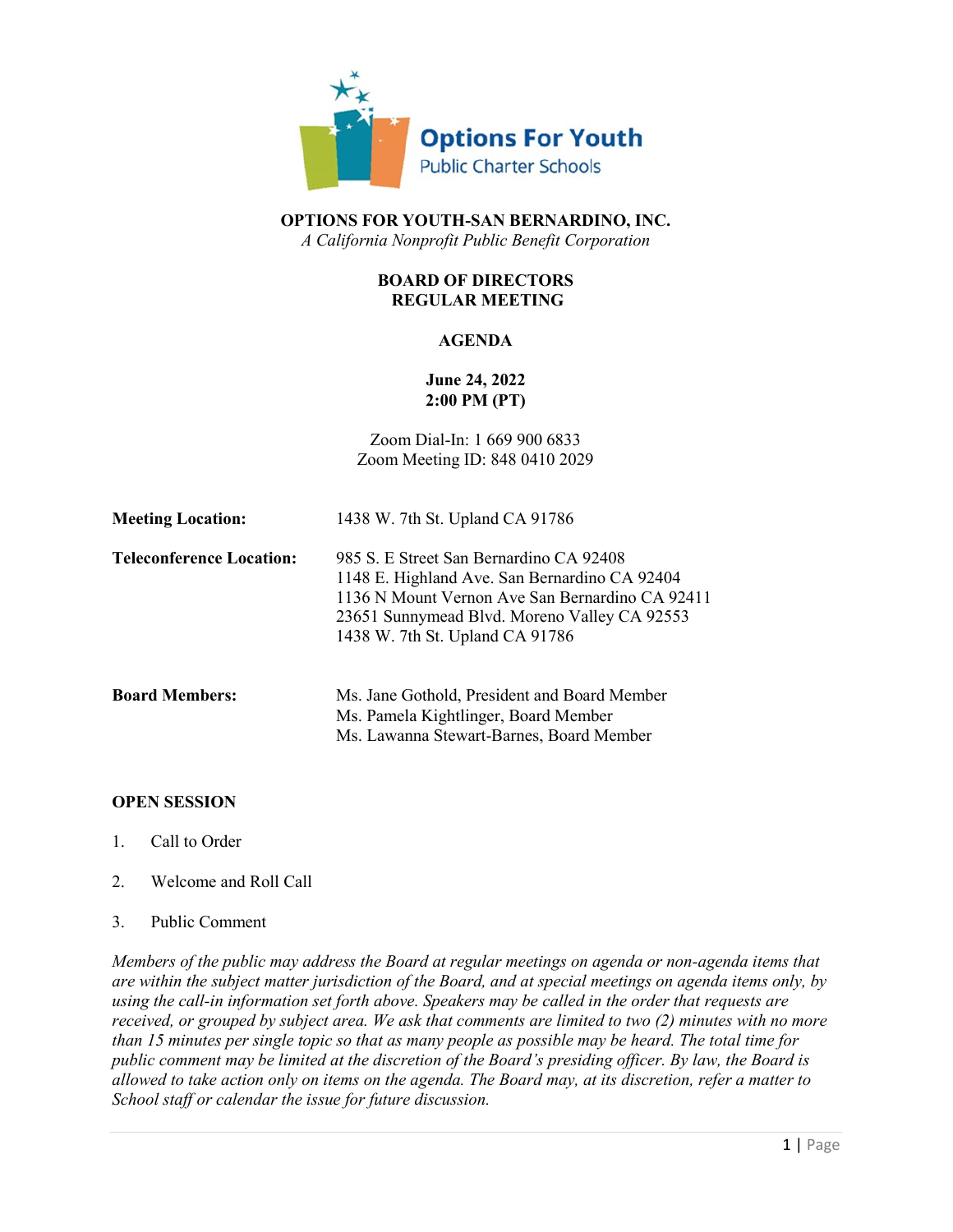4. Announcement for Reason for Closed Session.

## **CLOSED SESSION**

5. CONFERENCE WITH LABOR NEGOTIATORS (Gov. Code section 54957.6.) Unrepresented employee: Principals

## **OPEN SESSION**

- 6. Public Report on Action Taken in Closed Session, if any.
- 7. Items for Information and/or Action

#### **A. Approval of OFY-SB Resolution 2122-11**

A.1 OFY-SB Resolution 2122-11 Resolution Finding That the Proclamation State of Emergency Continues to Impact the Ability to Meet Safely in Person and Declaring That the Board of Directors of Options For Youth-San Bernardino, Inc. Will Continue to Meet Remotely in Order to Ensure the Health and Safety of Attendees (Res. 2122-11)

The Board will review and consider approval of the OFY-SB Resolution 2122-11 Resolution Finding That the Proclamation State of Emergency Continues to Impact the Ability to Meet Safely in Person and Declaring That the Board of Directors of Options For Youth-San Bernardino, Inc. Will Continue to Meet Remotely in Order to Ensure the Health and Safety of Attendees (Res. 2122-11).

## **B. Consent Agenda**

*All items listed under Consent Agenda are considered by the Board to be routine and consistent with approved policies and practices of the Charter School. The Board will be asked to approve all of the Consent Agenda items by a single vote unless requested by a Board member to be discussed and considered for action separately.*

- B.1 OFY-SB Report of Charter Services Agreements
- B.2 OFY-SB Consent Log Including Principal's Time Off Requests, Credit Card Consent Log, and Additional Duties Timecards
- B.3 OFY-SB Revised Title IX Policy and Grievance Procedure for Sexual Harassment & Title IX Website Statement
- B.4 OFY-SB Revised Maintenance, Retention, and Destruction of Student Records Policy
- B.5 OFY-SB Board Meeting Calendar for Fiscal Year 2022-2023

## **C. Information Item(s)**

| C.1 OFY-SB Charter Update                                                      | The Board will receive the OFY-SB Charter Update.                                                         |
|--------------------------------------------------------------------------------|-----------------------------------------------------------------------------------------------------------|
| C.2 OFY-SB Update on Action Taken Under the<br>$COVID-19$ Resolution (1920-06) | The Board will receive the OFY-SB Update on<br>Action Taken Under the COVID-19 Resolution<br>$(1920-06).$ |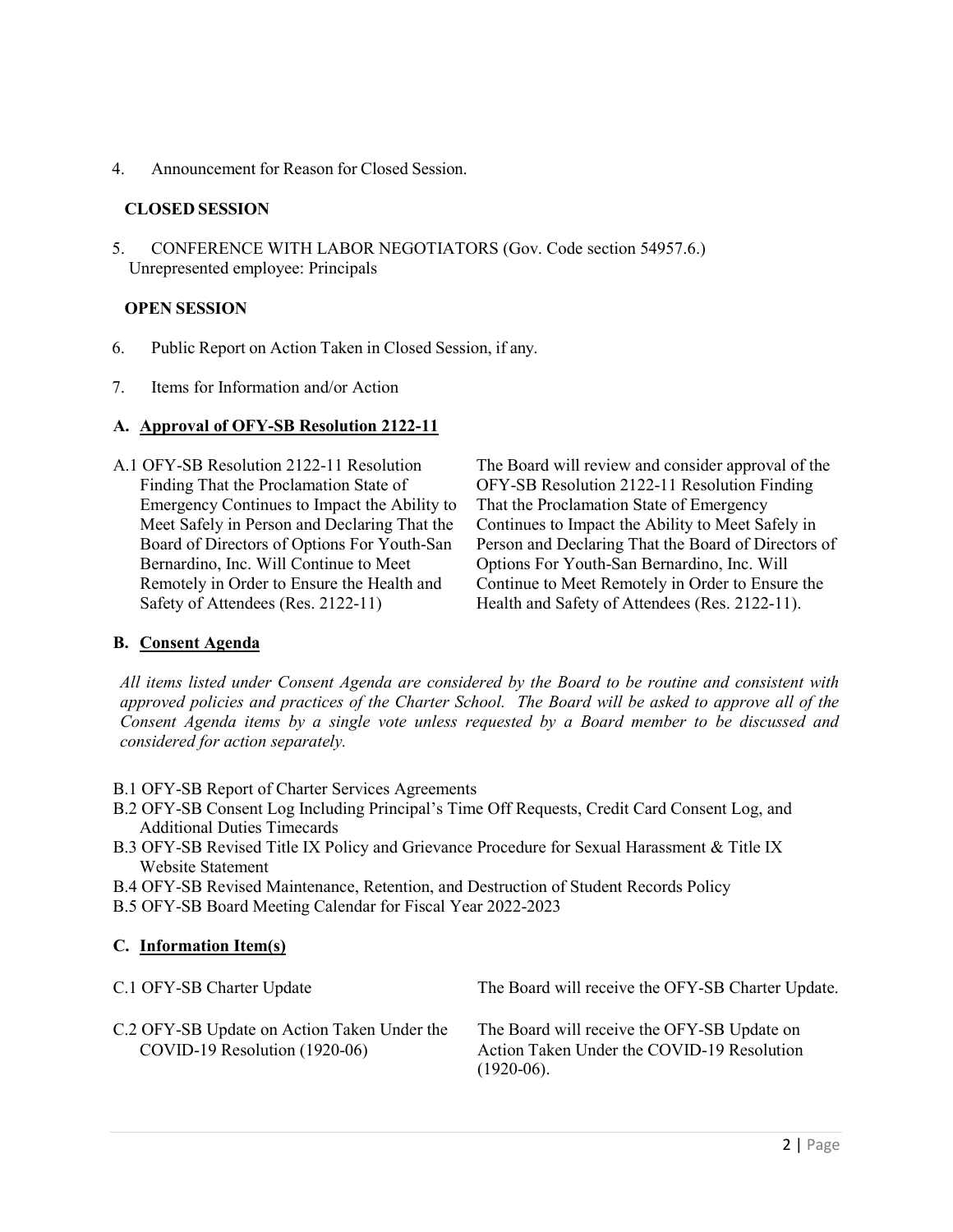- C.3 OFY-SB School Plan for Student Achievement (SPSA) / Comprehensive School Improvement (CSI) Evaluation Progress Goal Update for Fiscal Year 2021-2022
- 

- C.6 OFY-SB Compensation Analysis and Market Range Adjustment for Staff for Fiscal Years 2022-2024
- 
- C.8 OFY-SB Revised Mutual Agreement to Mediate and Arbitrate.
- C.9 OFY-SB Public Hearing on 2022-24 Annual Update to Local Control and Accountability Plan (LCAP)

The Board will receive the OFY-SB School Plan for Student Achievement (SPSA) / Comprehensive School Improvement (CSI) Evaluation Progress Goal Update for Fiscal Year 2021-2022.

C.4 OFY-SB Fall 2022 Local Indicators The Board will receive the OFY-SB Fall 2022 Local Indicators.

C.5 OFY-SB Financial Update The Board will review the OFY-SB Financial Update.

> The Board will review the OFY-SB Compensation Analysis and Market Range Adjustment for Staff for Fiscal Years 2022-2024.

C.7 OFY-SB Employment Offer Letter The Board will review the OFY-SB Employment Offer Letter.

> The Board will review the OFY-SB Revised Mutual Agreement to Mediate and Arbitrate.

> The Board will review and hold a public hearing to solicit the recommendations and comments of members of the public regarding the specific actions and expenditures proposed to be included in the annual update to the OFY-SB Local Control and Accountability Plan (LCAP).

## **D. Action Item(s)**

- D.1 OFY-SB 2022-2024 Local Control and Accountability Plan (LCAP) and Annual Update
- D.2 OFY-SB IGOE Flexible Spending Account (FSA) and COBRA Administrative Services Agreement Renewal
- D.3 OFY-SB Amended and Restated Charter Management Organization Services Agreement Between Propel, A Charter Management Group, Inc. and Options for Youth-San Bernardino, Inc.

The Board will review and consider approval of the OFY-SB 2022-2024 Local Control and Accountability Plan (LCAP) and Annual Update.

The Board will review and consider approval of the OFY-SB IGOE Flexible Spending Account (FSA) and COBRA Administrative Services Agreement Renewal.

The Board will review and consider approval of the OFY-SB Amended and Restated Charter Management Organization Services Agreement Between Propel, A Charter Management Group, Inc. and Options for Youth-San Bernardino, Inc.

D.4 OFY-SB Mobile App for StudentTrac. The Board will review and consider approval and/or ratification of the OFY-SB Mobile App for StudentTrac.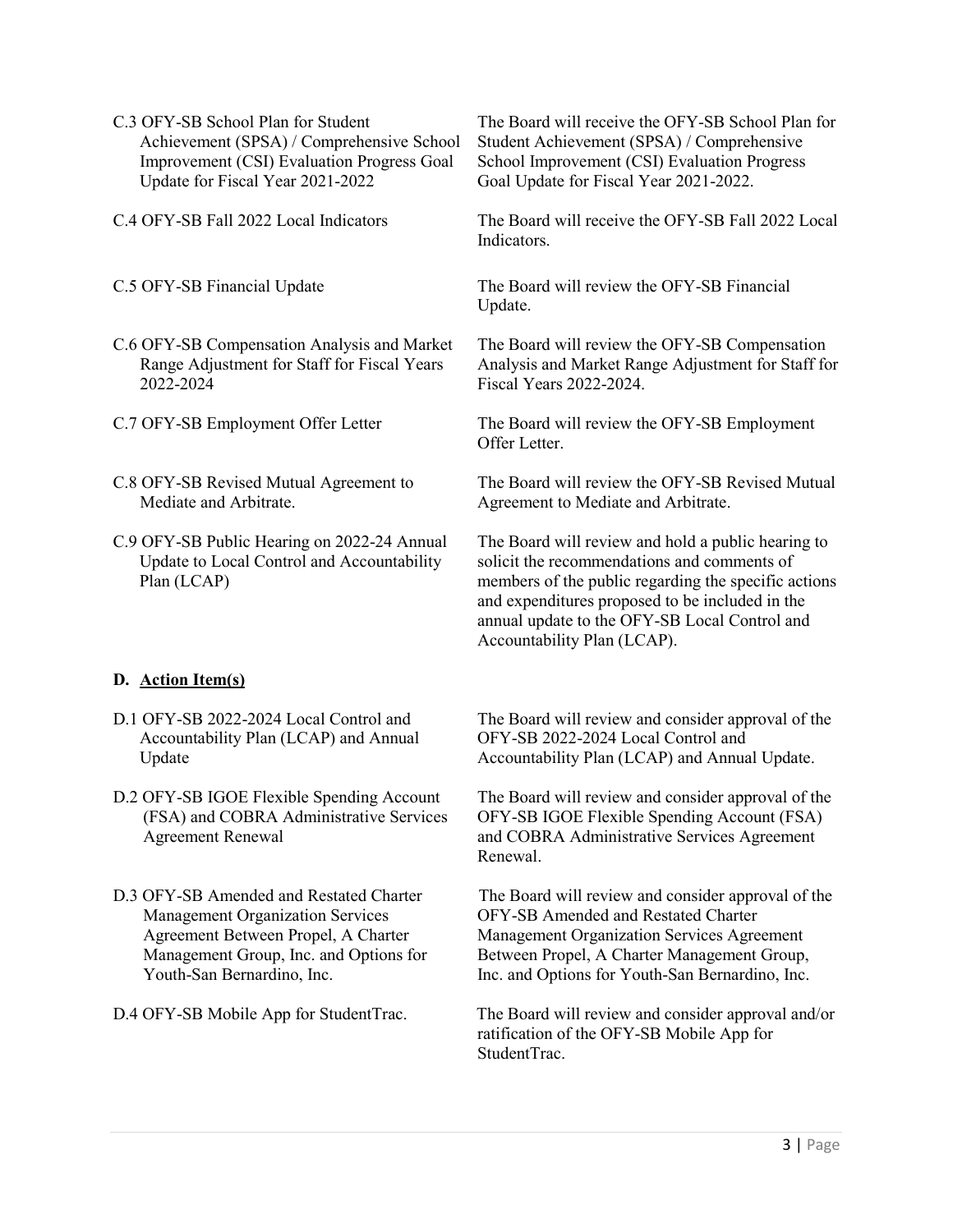- D.5 OFY-SB Parent and Family Engagement **Policy**
- 
- 
- D.8 OFY-SB Revised Independent Study Policy and Master Agreement
- D.9 OFY-SB Student Handbook for Fiscal Year 2022-2023
- D.10 OFY-SB Re-adjustments to Principal Assignments to OFY-SB Learning Centers

- D.11 OFY-SB Compensation Analysis and Market Range for Principals for Fiscal Years 2022-2024
- 
- 
- D.14 OFY-SB July Intersession and Year-Round Incentive Compensation Program for 2022- 2023: Staff
- D.15 OFY-SB July Intersession and Year-Round Incentive Compensation Program for 2022- 2023: Principals

The Board will review and consider approval of the OFY-SB Parent and Family Engagement Policy.

D.6 OFY-SB School and Parent Compact The Board will review and consider approval of the OFY-SB School and Parent Compact.

D.7 OFY-SB Student Wellness Policy The Board will review and consider approval of the OFY-SB Student Wellness Policy.

> The Board will review and consider approval of the OFY-SB Revised Independent Study Policy and Master Agreement.

The Board will review and consider approval of the OFY-SB Student Handbook for Fiscal Year 2022- 2023.

The current Principal of Options For Youth-San Bernardino, Inc. ("OFY-SB"), who also oversees centers within OFL-William S. Hart, Inc. ("OFL-WSH") and OFL-Baldwin Park, Inc. ("OFL-BP") and Options for Youth-San Gabriel, Inc. ("OFY-SG"), is adjusting the scope of work and responsibilities at OFL-Duarte, Inc. ("OFL-D"), OFL-WSH, OFL-BP, OFY-SG and OFY-SB, and the Board will review and consider the adjustment of OFY-SB Principal compensation and hours, as necessary.

The Board will review and consider approval of the OFY-SB Compensation Analysis and Market Range for Principals for Fiscal Years 2022-2024.

D.12 OFY-SB Principal Compensation The Board will review and consider approval of a market rate adjustment to the OFY-SB Principal's base pay.

D.13 OFY-SB Principal Compensation The Board will review and consider approval of a market rate adjustment to the OFY-SB Principal's base pay.

> The Board will review and consider approval of the OFY-SB July Intersession and Year-Round Incentive Compensation Program for 2022-2023: Staff.

> The Board will review and consider approval of the OFY-SB July Intersession and Year-Round Incentive Compensation Program for 2022-2023: Principals.